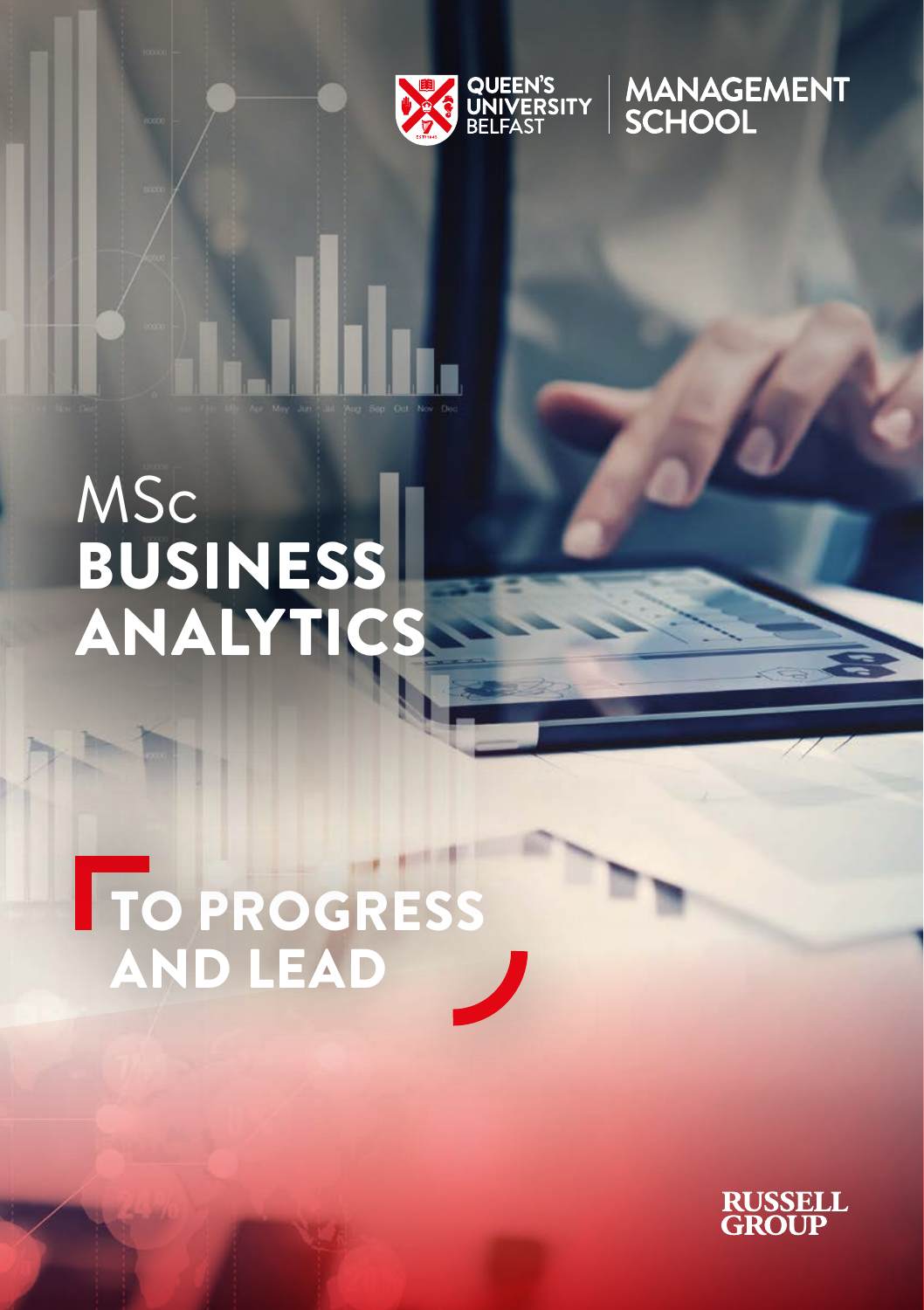## WELCOME TO QUEEN'S MANAGEMENT SCHOOL



## WE EDUCATE LEADERS WHO MAKE A DIFFERENCE IN THE WORLD

Queen's Management School is one of the top business schools in the UK and Ireland and prides itself on a range of world-class postgraduate degree programmes in Accounting, Economics, Finance, Management, Human Resource Management and Marketing.



### WHY CHOOSE QUEEN'S **DIVERSITY** PURPOSE-BUILT FOR DIVERSITY MANAGEMENT SCHOOL?

Among the best in the world, Accounting and Finance is ranked 8th in the UK (Complete University Guide 2019) and is joint 1st in the UK for career prospects (Guardian University Guide 2019).

In the Research Excellence Framework (REF 2014), we are ranked joint 8th in the UK for Research Intensity, with 70% of our research deemed to be world leading or internationally excellent.

### PURPOSE-BUILT FOR MANAGEMENT

Queen's Management School at Riddel Hall is in the Stranmillis Conservation Area close to the main University campus. The site encompasses a contemporary hi-tech Management School, and Postgraduate and Executive Education Centre with conference facilities.

Riddel Hall provides the School with academic and support offices; postgraduate research rooms for students and research fellows; a range of fully equipped teaching facilities with varying capacities from small syndicate rooms to a 120-seat tiered lecture theatre; two computer suites; the Trading Room; the Placement Office; resource accommodation; flexible space for large group teaching and conference use; and communal support facilities including catering accommodation to encourage social and intellectual interaction.

We have a diverse student body from around the world including, UK, Northern Ireland, China, Taiwan, Kazakhstan, Malaysia, India, Mauritius, Ecuador, Brazil, Canada, Vietnam, US, Nepal, Guyana, Pakistan, Azerbaijan, Ukraine, India, Norway, Bangladesh, Sri Lanka, Denmark, France, Germany, Italy and Romania.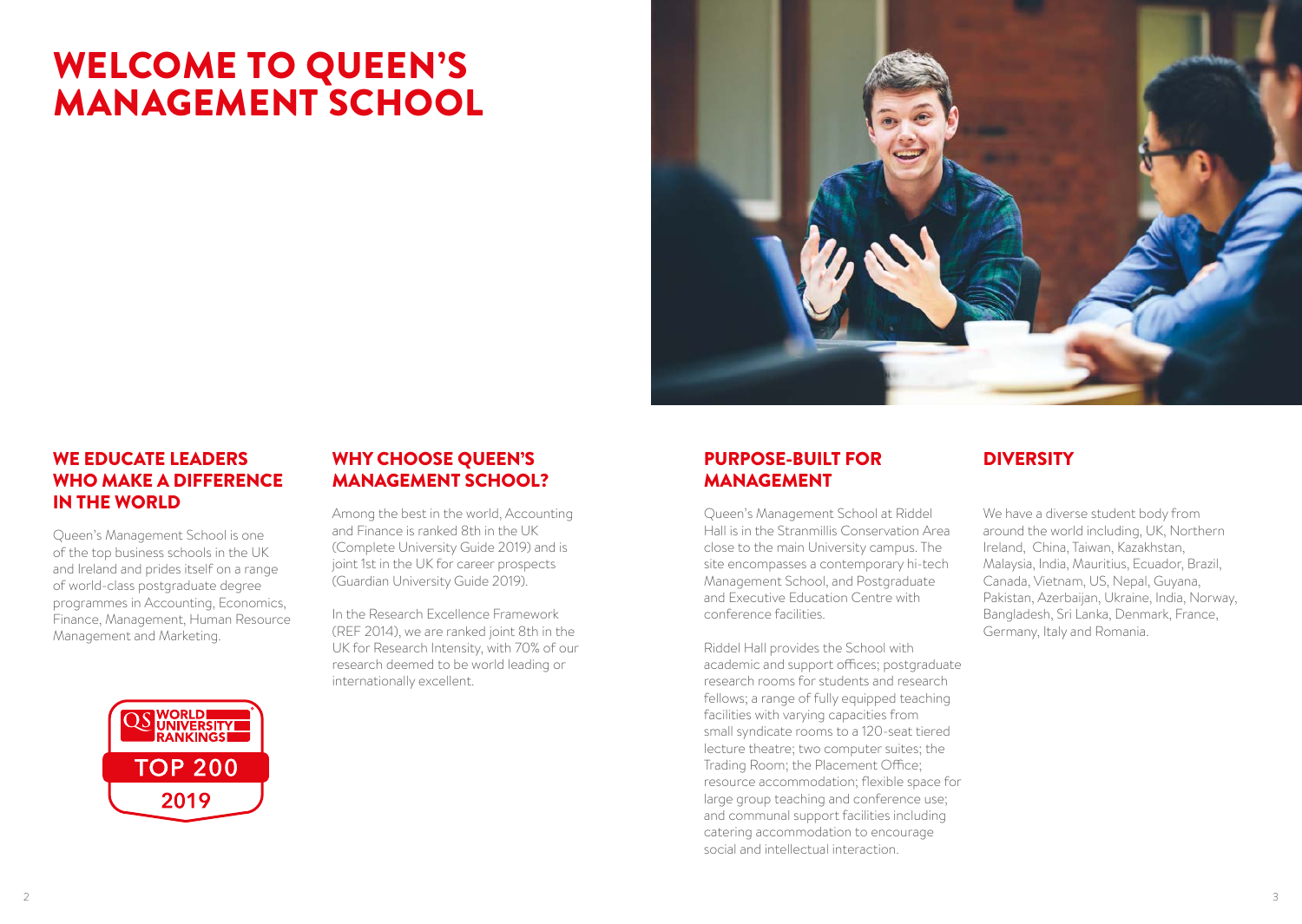## WHY CHOOSE THE MSc BUSINESS ANALYTICS?

The increasing volume, variety, and velocity of data creates opportunities for businesses to improve decision-making and develop new data-driven products and services. The MSc Business Analytics has been developed to meet the demand for qualified professionals, who possess the necessary expertise to realise endto-end business analytics solutions and are equipped to utilise data for business decision-making purposes.

The programme is built around three core areas: business knowledge, statistics, and computing.

The programme includes modules focusing on the application of analytics in core business functions, such as marketing and human resources. There are also modules focusing on the development and application of technical skills, such as advanced analytics and machine learning, data management, and data-driven decision-making. Students will also learn to apply statistical techniques to solve business problems.

Pre-course induction gives training in key statistics and computer skills to ensure students from a range of backgrounds have the necessary skills to take the course.

> Business Domain Knowledge Computing Maths and **Statistics**



Learn how to use state-of the-art, industry standard software over the duration of the programme. This includes software such as R, SAS, KNIME, and Tableau.

Developed by staff with industry and academic backgrounds, the course is tailored towards the key skills required to succeed in a business analytics role.

### STUDENT EXPERIENCE CAREER DEVELOPMENT

Industry reports show a global shortage for data scientists. Students will learn to use cutting-edge and industry standard tools and techniques to enable career development.

### INDUSTRY LINKS WORLD-CLASS FACILITIES

The MSc Business Analytics is taught in the landscaped setting of Riddel Hall which features world-class facilities, including a dedicated computer lab with the latest analytics software.

adapted from Drew Conway's venn diagram at: http://drewconway.com/zia/2013/3/26/the-data-science-venn-diagram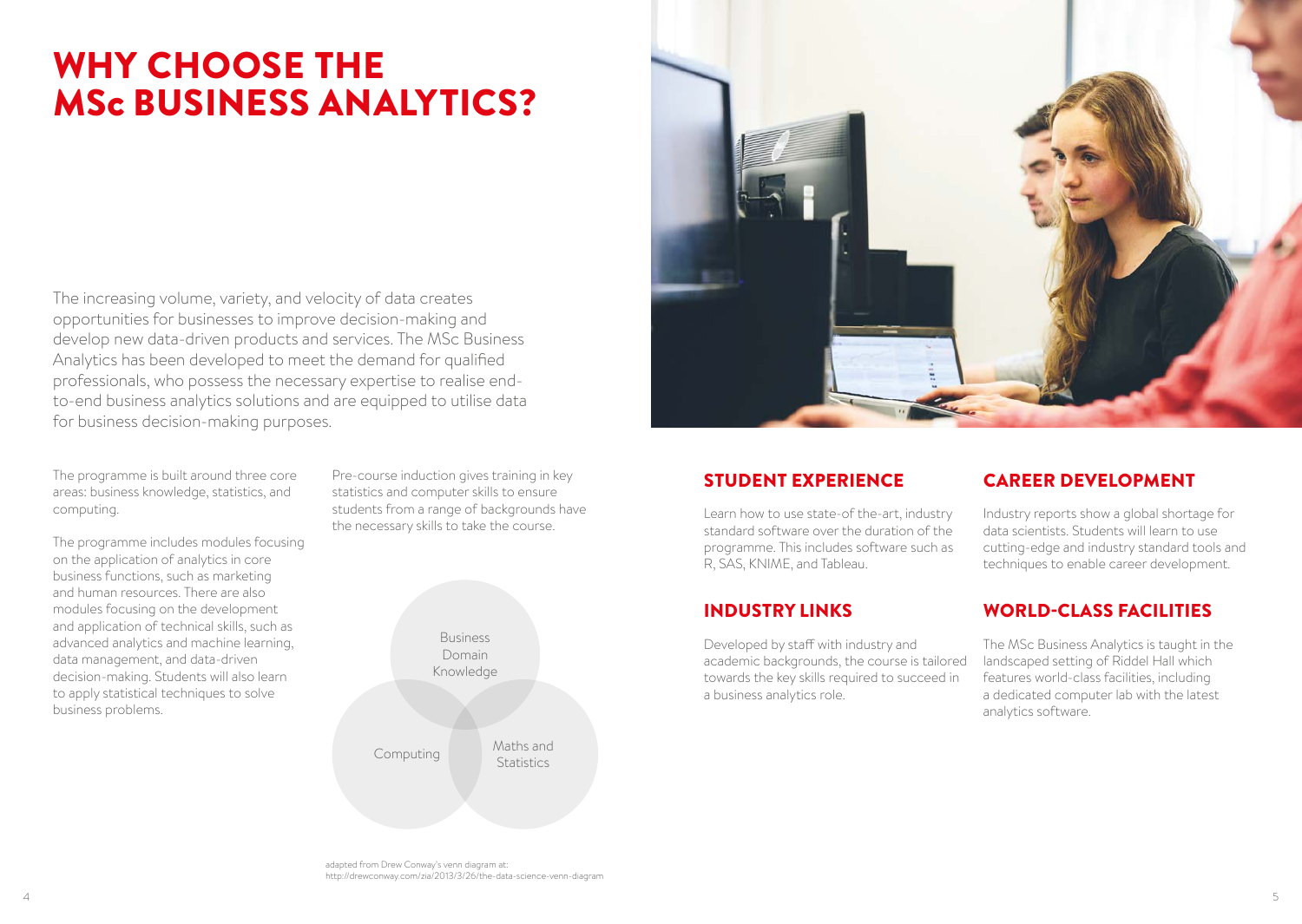# COURSE STRUCTURE



Designed to bring together key analytics skills alongside core business knowledge, to deliver graduates with a holistic understanding of how data can be used in a business setting. Technical and business elements deliver a balanced approach to Business Analytics.

#### **Semester 1**

Statistics for Business Data Management Human Resources Analytics Operations Management

#### **Semester 2**

Artificial Intelligence in Business and Society Advanced Analytics and Machine Learning Data-driven Decision-making Marketing Analytics

#### **Semester 3**

Dissertation

#### **Entry Requirements**

Normally a 2.1 Honours degree or equivalent qualification acceptable to the University in any discipline to include one module in a quantitative area. Relevant employment experience in a quantitative area may be considered in lieu of a module in a quantitative area and will be considered on a case-by-case basis.

\*This could be a course or module in an area such as Finance, Mathematics, Statistics, Economics, or Physics

#### **International Students**

For information on international qualification equivalents, please check the specific information for your country.

#### **English Language Requirements**

Evidence of an IELTS\* score of 6.5, with not less than 5.5 in any component, or an equivalent qualification acceptable to the University is required.

\*Taken within the last 2 years.

#### **Duration**

1 year (full-time)

#### **Places available**

Unrestricted

#### **Teaching Times**

Morning / Afternoon

#### **Fees**

| £6,500  |
|---------|
| £6,500  |
| £6,500  |
| £19,200 |
|         |

For fees and funding information please see Fees: qub.ac.uk/TuitionFees Funding: go.qub.ac.uk/pgfunding

**Apply Now go.qub.ac.uk/pgapply**

**MSC BUSINESS ANALYTICS IS A NEW PROGRAMME WITH TWO INTERNATIONAL SCHOLARSHIP AWARDS WORTH**

**£10,000EACH.**

Terms and conditions apply. For more information please email internationalscholarships@qub.ac.uk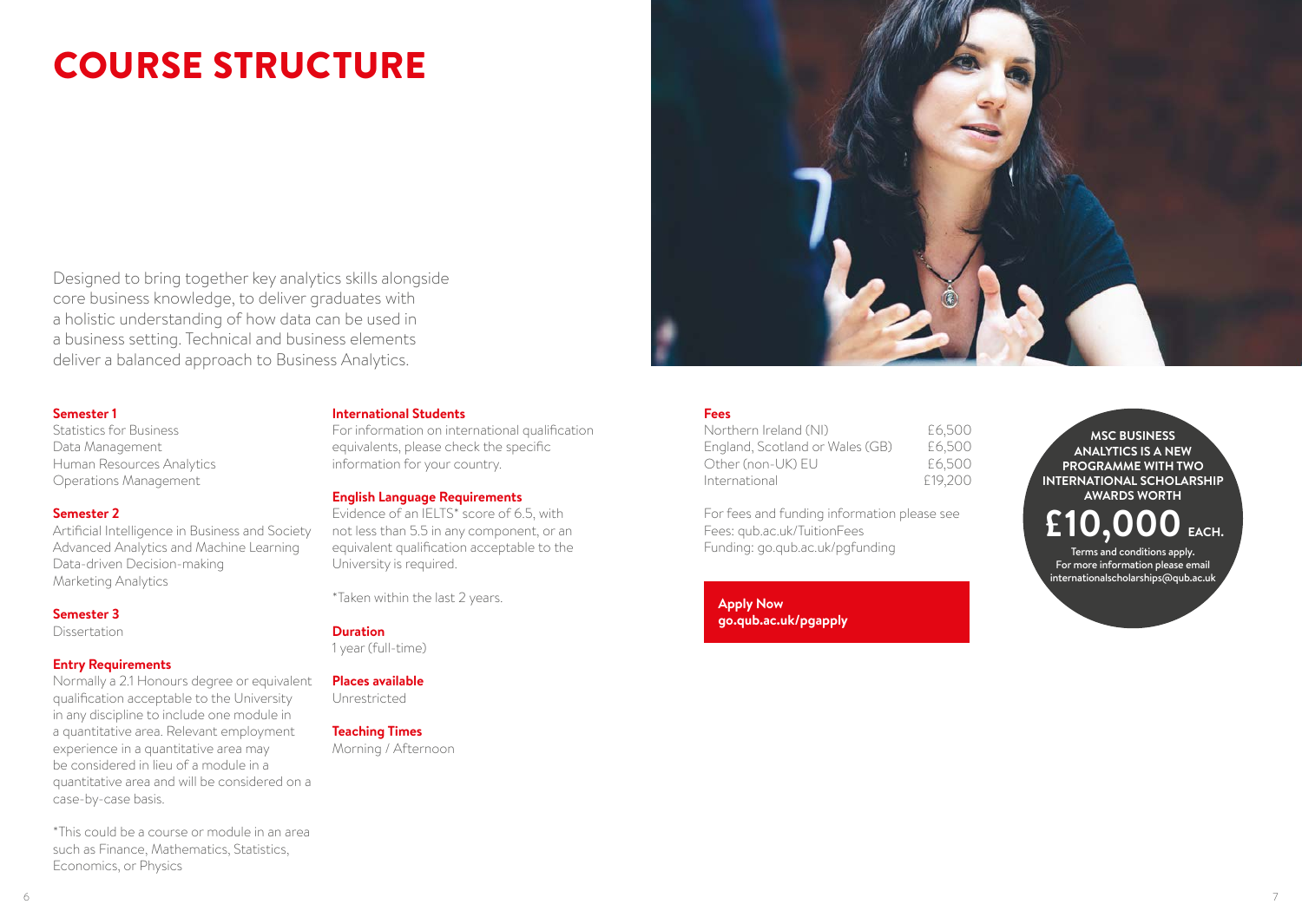# **SKILLS** DEVELOPMENT

Machine Learning

**Statistics** 

## Digital Literacy

Data Science

Data Visualisation

Analytics

Decision-making

Networking

## Business Intelligence

Data Management

## Tableau

Teamwork

KNIME

## Specialist **Software**



Problem-solving

## INTERVIEW WITH THE PROGRAMME DIRECTOR

#### **1. Why has Queen's Management School introduced the MSc Business Analytics to their suite of business programmes?**

The introduction of the MSc Business Analytics programme is driven by industry demand for graduates with skills in business analytics. The increase in the volume, variety, and velocity of data produced has created opportunities for improved business decision-making, as well as the development of data-driven products and processes. The increasing automation of tasks across multiple industries has created opportunities for graduates with the analytics skills needed to drive innovation in business. It is important that students capitalise on both the increasing demand for analytics skills as well as the opportunities this creates for businesses.

Graduates learn key skills to succeed in a world of big data and automation. The programme focuses on core business analytics skills in the areas of statistics, computing and business. Business analytics has also emerged as a field of research amongst management scholars, adding to the richness of the course and opportunities for graduates to pursue a research career.

#### **2. What makes Queen's Management School particularly well-equipped to deliver this unique course?**

The Management School has multidisciplinary expertise core areas of business analytics, and the programme is a natural fit with other programmes offered by the School.

The School also has close links to industry. The technical components of the course will be delivered in the School's dedicated computer lab, which has industry leading analytics software.

#### **3. What are the key skills students will gain from this course?**

Business analytics professionals require skills in three areas: computing, statistics, and business. The programme gives students these skills. From a statistical perspective, students learn key concepts using the R programming language. From a computing perspective, business analytics broadly encompasses three linked areas: data storage and management, data analytics and machine learning, and a user interface. The computing elements of the programme have been developed to provide students with skills across these three areas. Students gain experience using the latest data visualisation and analytics tools, and gain practical experience in data management and storage.

The course puts analytics theory, tools and techniques into the context of business problems. Students therefore study modules on the use of analytics in core business functions such as human resource analytics, and marketing analytics. The AI in Business and Society module focuses on the strategic role AI plays in business, and the wider impact of AI on society.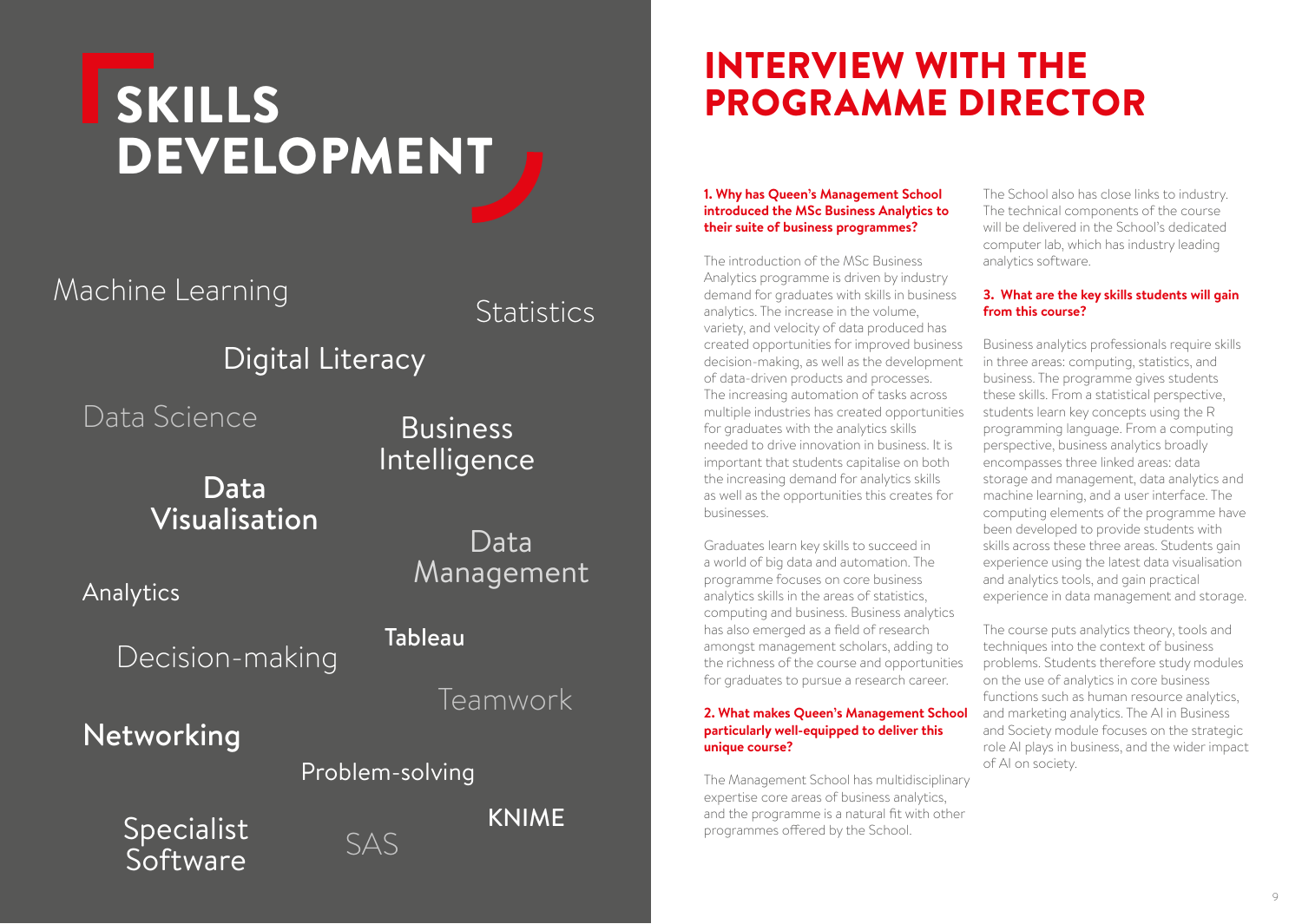#### **4. How will completing this MSc programme improve the graduate's employability?**

Most top companies have realised the benefit of business analytics. Some prominent success stories include Netflix movie recommendations, Linkedin's 'people you may know' feature, and Amazon's product recommendations. More generally, analytics is now used in a range of areas such as fraud detection, predicting machine failure, recommender systems, and insurance pricing, as well as more advanced examples such as self-driving cars and chatbots. Graduates gain key skills to succeed as a business analytics professional. There is a global shortage of professionals with analytics skills and graduates from this course are highly employable.

#### **5. What career opportunities do you expect graduates from this course to have?**

Graduates have a range of rewarding employment choices. These include business analytics, data science, informatics, and consultancy. Analytics is a growing area across most industries and business functions, and graduates seek opportunities in a range of areas. The programme provides graduates with key analytics tools and techniques, as well as domain knowledge in areas such as marketing analytics and human resource analytics.

#### **6. Are students without a strong technical background suitable for this programme?**

Yes, however students should be passionate about analytics for business and the public sector, to drive insight, decision-making, as well as product and process innovation.

The programme covers introductory statistical and technical topics before moving on to more advanced analytics topics. It includes an induction to introductory statistics and computing knowledge required by the course. The programme will appeal to graduates from outside maths and computer science.

#### **7. How is the MSc Business Analytics at Queen's Management School different to other analytics related courses offered by other institutions?**

The course has been designed for students passionate about business analytics, who studied an undergraduate degree in a different area. The MSc Business Analytics programme at Queen's Management School provides graduates outside of maths and computer science with the opportunity to gain skills needed to move into the business analytics area.

In contrast to other courses which can focus more on the statistical and computing side of analytics, the MSc Business Analytics focuses on the application of analytics in business. Statistical and computing skills develop alongside core business skills, creating the well-rounded skill set needed to succeed in a business analytics role.



ACCORDING TO IBM **2.5 BILLION GIGABYTES** OF DATA IS PRODUCED DAILY, WITH 90% OF THE WORLD'S DATA PRODUCED WITHIN THE PAST TWO YEARS.

(www.ibm.com)



**DATA SCIENTIST** IS RATED AS THE BEST JOB IN AMERICA

(www.glassdoor.com)



BIG DATA ANALYTICS IS ESTIMATED TO BE WORTH AN **AVERAGE BENEFIT OF £40BN** PER YEAR TO THE UK ECONOMY BETWEEN 2015 AND 2020

(CEBR, 2016)



A US REPORT ESTIMATES A **364,000 INCREASE** IN POSITIONS IN THE US BY 2020

(Miller and Hughes, 2017)



CAPGEMINI ESTIMATE THAT THE VOLUME OF DATA PRODUCED WILL **INCREASE 20,000 FOLD** BETWEEN 2000 AND 2020

(Financial Times)



DEMAND FOR TECHNICAL SKILLS WILL RISE BY **55%** BY 2030

(McKinsey Report)



MCKINSEY GLOBAL INSTITUTE ESTIMATES THE **SHORTFALL OF DATA SCIENTISTS** COULD BE AS HIGH AS 250,000 IN THE SHORT TERM

(Jacques Bughin, James Manyika, 2016)



AN ESTIMATED **160% INCREASE** IN BIG DATA POSITIONS BETWEEN 2013 AND 2020

(SAS and the Tech Partnership, 2014)